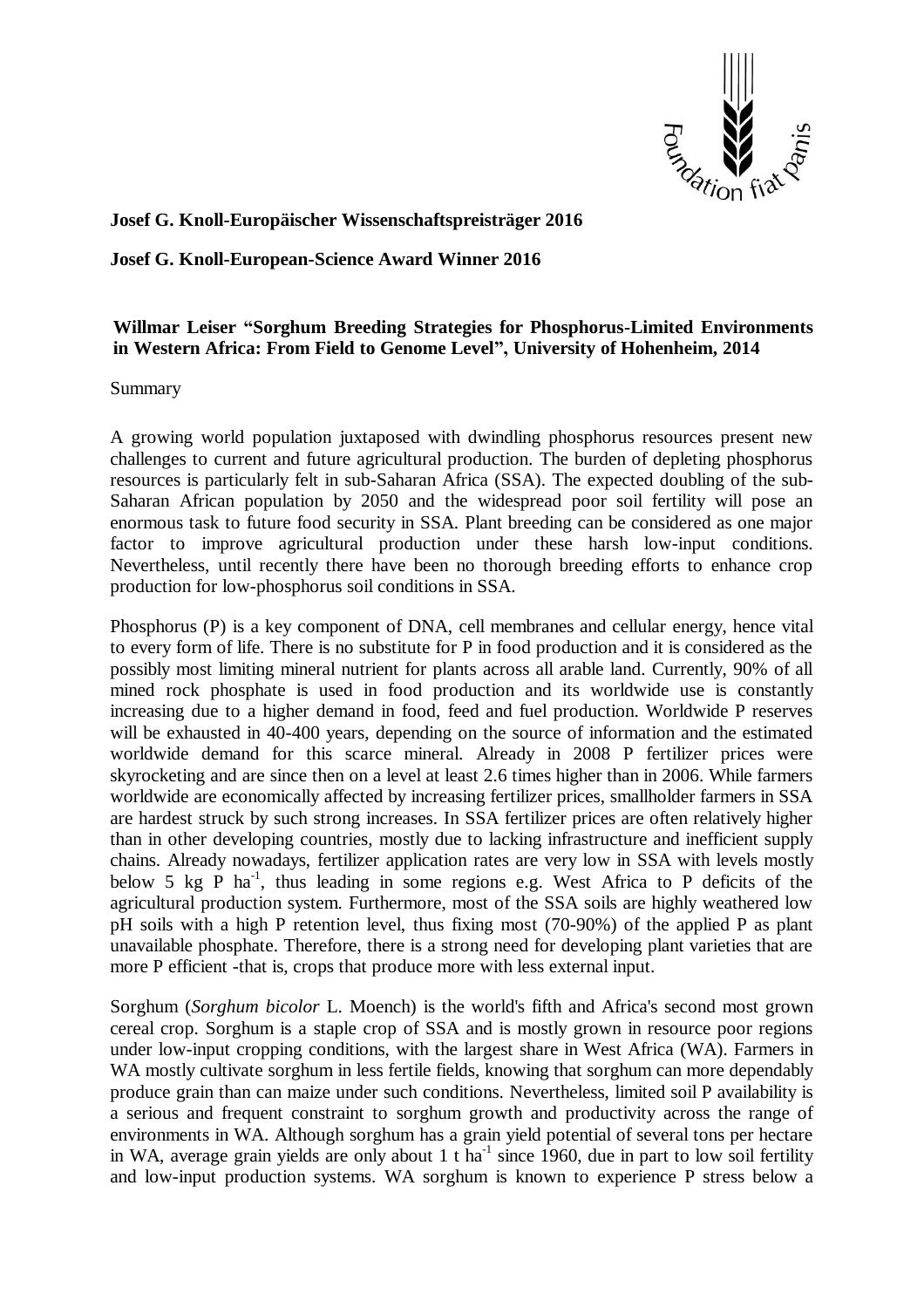threshold of 7-10 ppm plant available soil P (Bray-1P) content. Most of smallholder farmers' fields and especially women fields show P levels be10w this threshold, therefore sorghum productivity is directly impeded by these low-P soil conditions. Increasing sorghum productivity by applying mineral P fertilizer is currently no viable option for most of the smallholder farmers in WA. The lack of financial resources, high prices, risk aversion and inadequate rural infrastructure binder many WA farmers' use of fertilizers, resulting in average annual fertilizer application rate below  $5 \text{ kg P}$  ha<sup>-1</sup>. Plant breeding is therefore a major tool to overcome this hurdle of sorghum production under smallholder farmers' conditions. Until recently there were no broader sorghum breeding efforts to directly address these low-input production conditions. Therefore, there is a strong need to develop sorghum varieties, which are better adapted to these predominant low-P cropping systems, hence serving millions of smallholder farmers and helping to assure food security in WA.

Although the issue of low-input cropping systems in WA has been known for decades, plant breeders in WA, but also in many other parts of the world, try to avoid genotype se1ection under low-input (e.g. low-P) conditions. This is mostly due to the fact, that response to se1ection under low-input conditions is often considered as less efficient based on an expected lower heritability, due to an expected higher experimental error and a lower genetic variation. The former is mostly due to higher spatial variation of environmental factors e.g. soil fertility, which cannot be compensated by external inputs in low-input systems, and small fertility differences can have very large effects on plant growth especially under low-input conditions thus genotypic variation and selection can be biased by environmental factors leading to a higher unexplained residual variance. Therefore, environmental effects need to be controlled by design and analysis for effective genotypic se1ection. Different field designs and corresponding analyses have been created in the last century, mostly controlling environmental heterogeneity by blocking structures and replications. These techniques have their limitations if spatial variation cannot be captured by the applied design. Various spatial adjustment techniques have been developed (e.g. autoregressive models) and have been shown to significantly reduce residual error, hence increase heritability and therefore make selection more efficient especially in abiotic stress environments. At the beginning of this study, there was no knowledge if these methods were advantageous specifically under low-input conditions, which impact they have on genotypic selection and how they can be best employed in a breeding program targeting low-input conditions.

Plants evolved two basic adaptation strategies for soils with low plant available P levels: higher P acquisition efficiency from soils and improved internal physiological P use efficiency. A higher P acquisition can be achieved by root exudates (e.g. organic anions, phosphatases), greater root biomass, changes in root architecture (e.g. root angle, root hair, aerenchyma, finer roots) and by symbioses with mycorrhiza. A higher internal P use efficiency (e.g. more plant biomass with less P uptake) is characterized by reduced growth rate, better internal translocation, alternative respiration pathways and modified carbon cycles. Both adaptation strategies show a large genotypic variation in several crops and particularly in rice several quantitative trait loci and genes have been identified to be involved in P-use efficiency. Up to this study, there was no knowledge on the genetic diversity of sorghum for P uptake and P use efficiency, and the underlying mechanisms and genomic regions which are responsible for overall improved P-use efficiency.

This study presents an unprecedented largescale multi-environment experiment, including 29 good-quality field trials, from 2006-2012 in three WA countries, namely Mali, Senegal and Niger. In these field trials 187 WA sorghum genotypes were evaluated for their performance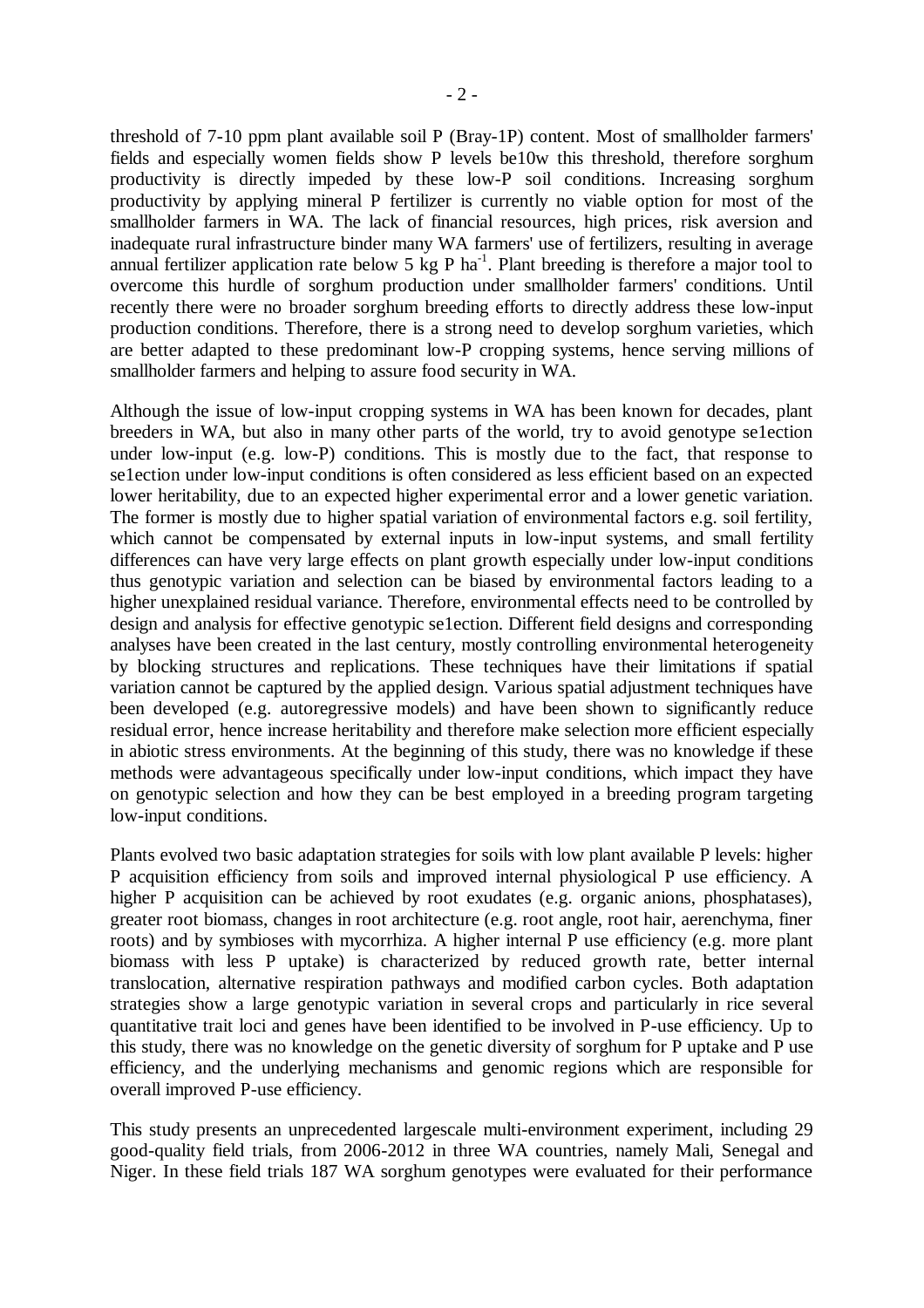under P-sufficient and P-deficient conditions. Additionally, several pot and field trials under Plimited conditions were conducted using the entire set or a subset of the genotypes to investigate P-uptake and internal P-use efficiency mechanisms. The DNA of the 187 genotypes was genotyped using a genotyping-by-sequencing approach yielding 220 934 SNPs, which were evenly distributed across the entire genome. Furthermore, gene specific molecular markers were developed for the Aluminum-tolerance gene *SbMATE* and for homologs of the major rice P-efficiency gene *PSTOL1*. All 187 genotypes were evaluated for these *SbMATE* and *PSTOL1*specific markers. Both, the genome wide and the gene specific markers were subjected to a genetic association study, and the genome wide markers were also used to evaluate the potential of genomic selection for P-efficiency traits.

The overall main goal of this study was to establish a breeding strategy for sorghum targeting P-limited environments. In order to establish such a strategy, the following objectives were defined: (I) to evaluate the impact of statistical spatial models on genotypic selection in lowinput field trials, (II) to develop a selection strategy for sorghum targeting P-limited environments, based on quantitative genetic parameters and (III) to identify genomic regions influencing sorghum performance in P-limited environments using modem genomic tools.

The major findings of this study can be summarized as following:

Spatial models can increase the precision and efficiency especially of low-input field trials and may lead to different genotype rankings. Hence spatial models and/or adequate field designs are necessary tools for efficient genotype selection under low-input conditions and must be considered in a breeding program targeting P-limited conditions.

Sorghum performance is severely impeded by low-P soil conditions and shows large grain yield and plant height reductions and delayed flowering. Nevertheless, WA sorghum is generally well adapted to low-P soil conditions and shows a large exploitable genetic variation for P efficiency. Direct selection under low-P conditions is feasible, necessary and more efficient than indirect selection under high-P conditions and should be pursued in a breeding program targeting P-limited environments. Landrace genotypes are more specifically adapted to low-P conditions and show a higher P acquisition capacity, Durra and Guinea race sorghums show a similar specific low-P adaptation, hence these genotype groups are very promising source germplasm for further breeding efforts. Photoperiod sensitive genotypes show less delay in heading, a higher P acquisition rate and a specific low-P adaptation, hence should be considered for climate and low-P resilience breeding. Selection for low P concentration of grain can be used to enhance internal P use efficiency, therefore decreasing further soil P mining. WA sorghum shows a large genetic diversity, hence providing a valuable source for genetic studies examining the underlying genetics of low-P adaptation.

There are many genomic regions involved in sorghum adaptation to low-P soil conditions. Nevertheless, some regions could be identified as major contributors, showing large effects on and strong associations to genotypic performance. Molecular markers in sorghum homo logs of the major P efficiency gene *PSTOL1* from rice stably enhanced P-uptake and crop performance through an increased root growth of sorghum under low-P soil conditions and can be used in marker assisted selection for grain yield production under P-limited conditions. Furthermore, it was observed that grain yield production under P-limited conditions and Altolerance are pleiotropically regulated by the same genomic region and most probably the same gene *SbMATE*. Molecular markers of this region and within the gene *SbMATE* should be used for marker assisted selection to simultaneously enhance the tolerance to two of the most